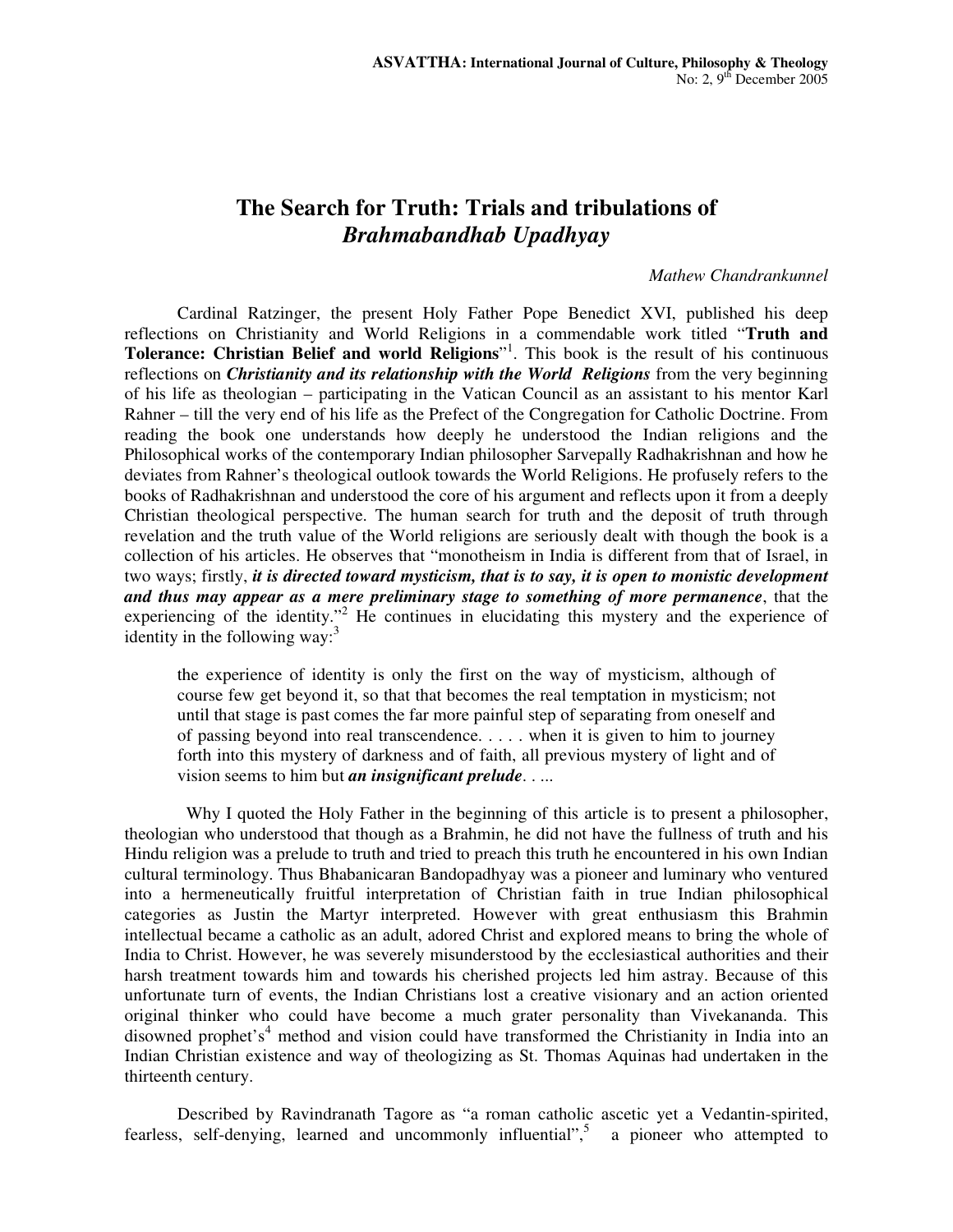indigenize Christianity; but "a prophet disowned". He was in the thick of the freedom movement and fought not only for political freedom but also for an authentic Indian Christian Identity. He explored true philosophical and theological positions that can be complimented with Christianity. Like apologetic Justin the martyr, he longed for an Indian Christian philosophy and envisioned to integrate the Indian philosophical systems with that of cardinal Christian doctrines. To decode the western garb and to transplant in the Indian soil of the richness of thought. But his voice was drowned in the humdrum of dissenting commotion; a prophet far beyond his time. In today's crisis time, his notions and ideas are to resurrected and to be studied. Repressive measures were used against him both by the British Government because he was a nationalist and by the catholic Church because he stood for an indigenised Church. A man in tension – between his patriotism and his newly found religion – Catholicism – a prophet ahead of his times. Known as a Hindu-catholic – his views are radical, revolutionary, and was rejected prophet<sup>7</sup>. Upadhyay stands at the crossroads of the future course of the Indian Christians as a sign post, to be relevant and to be true Indians at this crisis time.

Bhabanicaran Bandopadhyay was born on February 11, in the village of Khannyan in the revenue district of Hooghly, undivided Bengal as the son of police officer Debicaran whose grand father had almost 56 wives. Debicharan was disgustful about such practices and settled in Jabalpur. He built a house there and a shrine was erected in the name of Kali. At home, Durga Puja was celebrated in style. Bhabani was the youngest child of Debicaran and he grew imbibing the western influences of his father. His mother died while he was a one year old boy and his grand mother, the junior wife of his grandfather looked after him carefully. It was she who instilled in him the fondness for the traditional Bengali culture. There were always at home tensions between tradition and modernity. His grandmother was a typical Bengali woman. The Bengali women acted like the Hindu mythological figures influencing men as Parvati and Uma, bride and mother respectively; like Kali and Durga, as protectors, like Savitri and Sita, as dutiful wives, and like Lakshmi, as the harbinger of prosperity. Bhabani was under the shadow of various mother figures and this must have moulded his notions about women. Therefore, he always idealised them. Kali puja was conducted regular at home and since his family belonged to the Sakta tradition, venerated the female deity with a superhuman power. His uncle Kalicharan was also an influential figure in his life. He was an eloquent testimony of the Christian faith. Kalicharan showed him that one could be a Christian and a patriot simultaneously. In the school he came to know about Christ because in the school curriculum Bible study was an essential component. At 13 he had undergone the Upanayana, the investiture of the sacred thread, a ceremony that marks the coming of age of a Brahmin boy.

In his early years as an adolescent student he boiled with patriotism After personally meeting many nationalist leaders and listening to their talks Bhavani wanted to throw away the foreign yoke and found that peaceful means were never a useful one. With the intention of becoming a warrior, he ran away to Gwalior, the old citadel of the Maratha power who fought against the Mugal and the British Empire. He had a strength of mind and virulence of a leader and had always a few friends with unwavering loyalty ready to follow him whatever be the endeavour he might take. His mind worked in an unusual way in comparison with his more pragmatic peers. His sense of caste and its obligations were strong. In a mock battle at the court of Gwalior, he found how emasculated the soldiers were and gave up his dream of freeing the country by force.

From a celibate warrior the next move he made was to become a celibate teacher. He found that moral and spiritual regeneration is the precursor of political regeneration. It was in a nebulous form and became a strong motivating force in his life ahead. He became a teacher in a Free Church school and gave special attention to backward pupils. By this time he met Narendranath Datta – the future Vivekananda - and both became close associates. During this tenure of his teaching and association with the Brahma Samaj, he fell under the spell of Kesabcandra Sen, a protégé of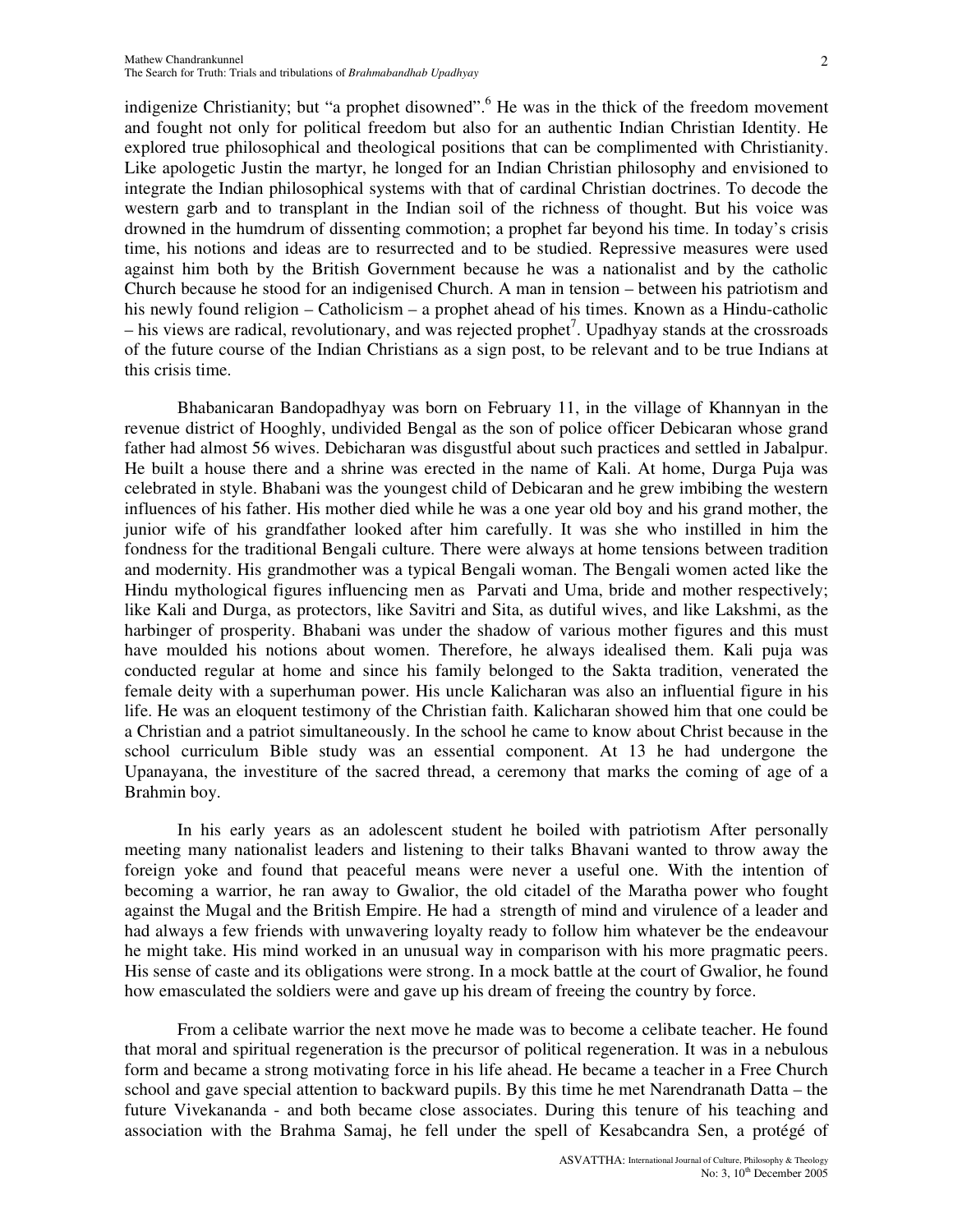Debendranath Tagore who saw in him a dynamic leadership potential. Hinduism was perceived at that time as a bundle of falsehood and spiritually debilitating, where as Christianity was considered spiritually uplifting and in accord with the emergent truths of western scientific inquiry. Scientific and religious knowledge would go hand in hand. Questioning the traditional practices of ancestral religion was the style of the time. In defiance of tradition youngsters were attracted towards Christianity which outraged the Hindu sensibilities. They had a contempt for conventional Hinduism. A climate of change, a revivalist reaction and a new Christian renaissance was blowing in Bengal when Bhabani fell under the spell of an influential and intellectual leader, named Kesab Chandra Sen, who looked for unconventional wisdom.

## **Keshab Chandra Sen's Influence**

Kesab Chandra Sen was a member of the Brhma Samaj founded by the reformist Rabindranath Tagore. Kesab was annointed as the acharya or chief religious minister in charge of conducting religious ceremonies in the Samaj. The Tagore-Sen axis was guiding the Samaj with the intention of an egalitarian reform, leading it to a more liberated orientation. Soon differences in ideology sprang between them. For Kesab, Christ was a great man, a distinctly selfless, sincere, prophetic and efficacious leader of par excellence. For Kesab, great men like Christ challenged the social and moral order in which they found themselves and became exemplar not only for their own historical context but universally, for all human kind. Kesab considered that the British rule was a providential dispensation to regenerate India with Christian values. However, he distinguished between Christ and Christianity. Christ, an Asiatic, according to him, has universal appeal; but never acknowledged that he has any divine status. For him Christianity that was offered to India was in doctrine and in style a western import, to denationalise the one who adopted it. This alienating factor of Christianity was fed into the consciousness of Bhabanicaran by his mentor, Kesab.

The Upanishad based conservative, undemonstrative religious consciousness of Tagore could not digest to the unconventional ideologies of Kesab and the Samaj split into two; Tagore founding a new association, namely, the Adi Brahmo Samaj; Kesab retaining the older one. However, Kesab wore the garment of the great men he preached about, as if one ordained by God to lead the humanity to spiritual progress. His observation of the gulf between the Christian theory and practice struck him strongly when he visited England. Kesab "returned convinced that the Christian vision needed completion by a distinctively Indian contribution, and then implementation by an Indian". <sup>8</sup> He was fired by the desire of developing a new dispensation 'Navanidhan', an amalgamation of the value systems he derived from different religions and Christianity. In 1872 Kesab organised a missionary conference to reinvigorate humanity through spiritual regeneration. Around September 1881, Bhabani and Narendranath, another idealistic youth who later came to be known as Swami Vivekanada, the spiritual reformer of Hinduism, came under the spell of the vibrant personality of Kesab and dedicated to spread the new spiritual culture. Both of them were introduced to the saint Ramakrishna. Narendranath became the ardent disciple of Ramakrishna, induced a spiritual renaissance in Hinduism and spread its universality. Bhabani was impressed and attracted to Kesab's devotion to Christ and his attempts to integrate the Christian and Hindu aspects. Bhabani became Kesab's most beloved disciple. In 1884 Kesab died and P.C. Majumdar took over the leadership of the new dispensation and Bhabani followed him. In 1893 Majumdar published '*The Oriental Christ'* where he stressed the orientelness of Christ and the role of Christ as a perfect human being on whose model every human being has to develop oneself to become a perfect being. When the boy Krishna's picture was placed in the Concord Club where the group used to assemble for Bible study, Bhabani placed the picture of a mutilated and humiliated Christ who was sentenced to death by crucifixion by Pilate. This action indicated his affection and commitment towards Christ. In 1887, in the faction ridden, conflict studded new dispensation, Bhabani became a zealous missionary.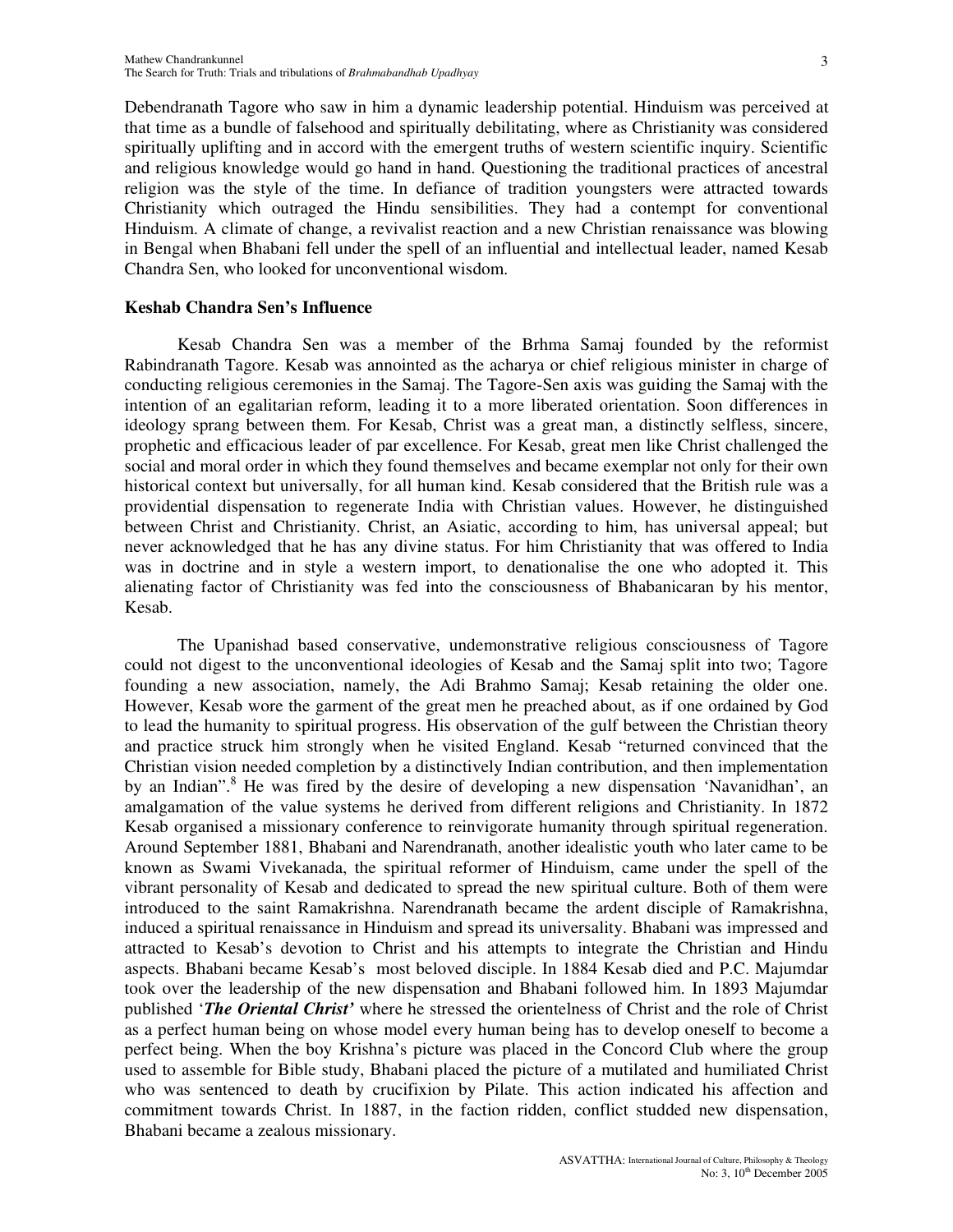Meanwhile, Bhabani was called by his friend Hiranand to Hyderabad in Sindh to open a school there. While he was there his father lay dangerously ill in Multan and he went to meet him. The search for religious truth was so intense at that time and hence during a night vigil, he read Joseph di Bruno's *Catholic Belief or A short and simple exposition of Catholic doctrine* and devoured it with at most hunger.<sup>9</sup> The book was not at all ecumenical in tone and differentiated Catholics from the various Protestant groups. After a few days, his father died and Bhabani took the book along with him and resumed teaching. Now the question about the nature of Christ haunted him. For many years he tried to avoid it escaping a direct confrontation. He decided to study deeply on Christ and contemplated Christ in his own mind's inner cave. After intense reflections, Bhabai came to the conclusion that Christ must be truly human and truly divine. His reflections over Christ were poured out in the Church Missionary Society Mission Hall in Hyderabad on the 1889 Christmas day. There during the lecture, he thunderously declared that Jesus was the Sanatna Sadguru, the fulfilment of all Hindu spiritual hopes. Bhabani resigned from the school indicating that "he had become a convert to Christianity and wanted to give up secular work in order to work for that religion". <sup>10</sup> Though, officially he was not converted to Christianity, the information was sent to his elder brother that he became a Christian. In turn his elder brother requested him not to convert himself immediately and wait for until things were clarified directly between them. Bhabani postponed baptism for six months to know more about Christ. In an article entitled "why did not Kesab Chandra Sen accept Christ' Bhabani explained that for Kesab Christ was not divine because he never accepted Christ as the incarnate Son of God. Thus, Kesab could not accept Christ as "the redeemer of the fallen human race". Gradually Bhabani moved to orthodox Christian convictions and commitments. In an article in his magazine *The Harmony*, he distinguished between the popular concept of Christ and his notion of being a Christian. "People here understand by the term, . . 'Christian', a man who drinks liquor and eats beef, who hates the scriptures of India as lies and her inspired men as impostors."<sup>11</sup> On February 26 Bhabani was baptized by the Anglican clergyman Rev. Heaton. At this moment of conversion, Bhabani, was a believer in the Gospel and a Christian and did not know to which Church he should belong. When he was asked by a census official, to which category he should be placed, he responded that he was an Indian catholic.<sup>12</sup> With his conversion, Bhabani earned the wrath of the entire Sindhi community; before conversion he was their centre of admiration. He gave up the security of his job as token of sacrifice to express his religious conviction. He lived entirely like St. Paul on his own resources. Fr. Theophilus Perrig S.J., prepared him to be received into the Catholic Church and therefore as a mark of respect, he took the Sanskritised name of Theophilus – lover of God Brhamabandhab – to be his new name. Moreover, St. Theophilus was the first Christian writer used the term 'Trinity' and Bhabani had great devotion to the Trinity. Due to these two reasons, he took the name Theophilus. Due to his earnestness to become a true Indian Christian, he used the Sanskrit version of it; Brhamabandhab. As soon as he became a catholic, two of his close associates, namely, Khemchand and Paramanand followed him. Untold miseries they had to undergo due to their conversion and they withstood those trials with heroic courage.

Bhabani was accused by Rev. W.J. Abigail in 1892 that forcefully he converted a young man to Catholic fold who really intended to become a Protestant. Hearing about it, Brhamabandhab publicly challenged him. Bhabani defended Catholic Church vigorously and the accuser had to retract. Bhabani started a journal named *Sophia* in January 1894 through which he defended the catholic church and wrote a series of articles. He wrote an article with the title, 'whether Luther a Reformer?' to respond to the criticisms of the Protestants as well as that of the Hindus. Through this magazine, he campaigned for the Catholic Church. Thus he became an apologetic. He elaborated Luther's position and showed how the catholic Magisterium was the correct one profusely quoting from Bible and Church history. Regarding the sale of indulgence, sarcastically Brhamabahdhab wrote that through the new doctrine of 'sola fide' through faith alone, Luther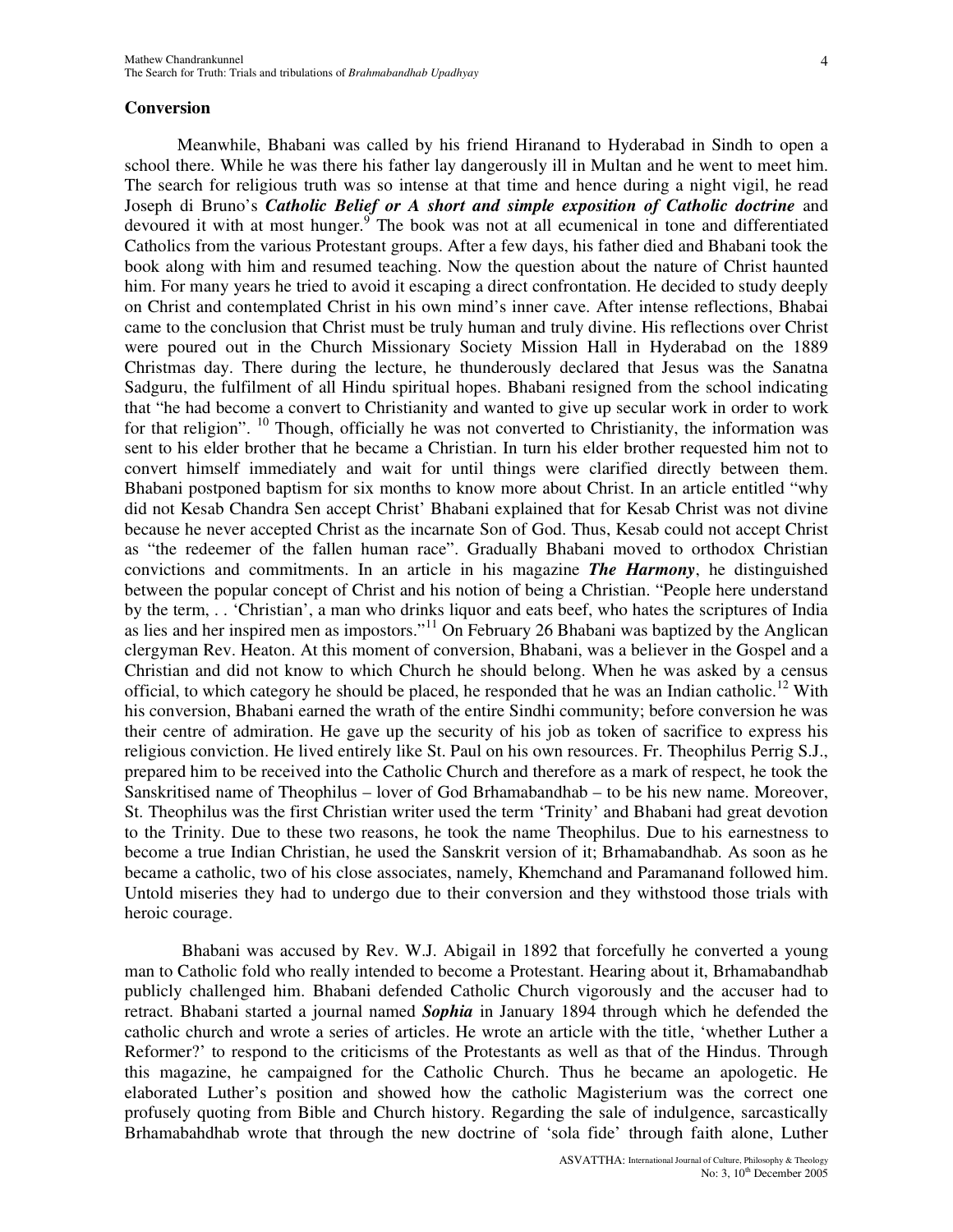"gave to all a full indulgence'.<sup>13</sup> For this rebuttal, he studied thoroughly the fundamental dogma of the Catholic Church, its official teaching and the underpinning philosophical thought – Thomism. Brhamabandhab quoted profusely from St. Thomas and other philosophers like Hume and Kant. Thus, he defended the Catholic Church not just from an emotional point alone, but as a rational, thinking person intellectually expressing his beliefs. His philosophical foundation was strongly Thomistic. In the context of an analysis of Hindu and Christian beliefs, he showed that natural reason led people to God and it was a preparation for evengalization. Moreover, he wrote to a Jesuit thinker named Bernard Boedder (a professor at Sotneyhurst College) who published the book *Natural Theology* (as part of a Thomistic study series called Stonyhurst Series) asking clarification on what was to become a central concern of his theology and philosophy. The questions like "how an utterly perfect, self contained Absolute is also a creator God, that is, produces finite being, with the saga of cosmic imperfection, human sin and fallibility this implies"<sup>14</sup> were discussed by them. Boedder's reply indicated the splendid grasp of Brhamabandhab on these fundamental questions. "You have done a real service to me by your candid and clear exposition of some of the greatest difficulties in Natural Theology".<sup>15</sup> This interaction showed his commitment to Catholic faith and his devotion to truth. Like an intellectual campaign, he went beyond an instrumentalist faith, always cleared his doubts and attempted to integrate his reason with faith into a coherent whole and expressed them for his fellow travellers who were in search of truth. With this rationale, he approached the rich philosophical traditions of India and the foundations of the revealed truth in the Catholic faith. In short he was of the view that if Hinduism was properly interpreted, it must lead to God. He commented that the evangelical crusade by the sectarian missionaries finding nothing positive in the scriptures of India, made "educated Indians thoroughly estranged and she looks upon Christianity as a destroyer and not a fulfiller and perfecter of what is true and good in the country".<sup>16</sup> He concluded that Christian faith must fulfil, not destroy 'what is true and good' in India. Brahmabandhab considered that "with the possible exception of ancient Greece, it is in Hindu thought that human philosophy, or insight into the invisible things of God, has reached its acme". He continued that  $17$ 

the religion of Christ is supernatural. All the doctrines of Christ, the Holy Trinity, the Atonement, the Resurrection, from beginning to end, are beyond the domain of reason.. . The truths in Hinduism are of pure of reason illuminated in the order of nature by the light of the Holy Spirit. .. But though the religion of Christ is beyond the grasp of nature and reason, still its foundation rests upon the truths of nature and reason. . .hence a true missionary of Christ, instead of vilifying Hinduism, should find out truths from it by study and research. It is on account of the close connection between the natural and the supernatural that we have taken upon ourselves the task. . . to form, as it were, a natural platform upon which the Hindus taking their stand may have a view of glorious supernatural edifice of the Catholic religion of Christ.

In order to become a true Indian Christian, he changed his name from Bhabani to the Sanskrit of Theophilus and dropped the suffix, the venerable and declared that he would be known as Brhamabandhab Upadhyaya. He changed not only his name but also his style. He wore swadeshi saffron clothes like the other Hindu monks and went barefoot. He also hung an ebony cross from the neck. He set forth to indigenise Christianity, to bring educated Indians to Christ and to synthesise East and West in a new spirituality.

#### **Uncompromising commitment to the Catholic doctrine**

Problems with ecclesiastical authorities arose when he sought to reconstruct Catholic commitment in terms of Hindu categories for the reception of the Gospel. When this new approach became evident, opposition mounted and the ecclesiastical authorities intervened. However, it is to be said that Brahmabandhab was in search for a dialogue partner with Christianity and the religious authorities failed to understand his aim because of their western bend and suspicion towards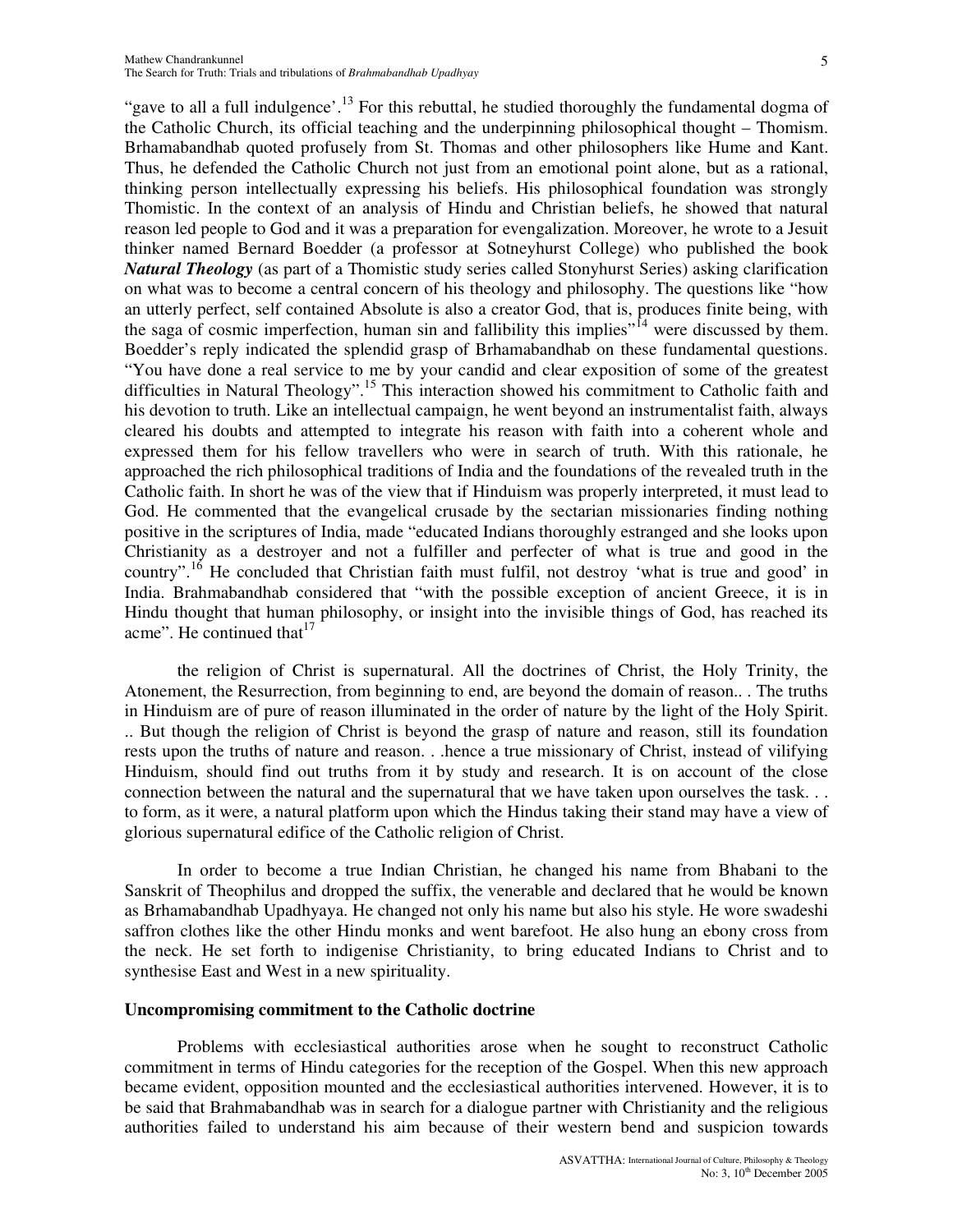anything Indian. Brhamabandhab targeted his piercing pen and tong against anything that he found objecting the reception of Christ as the universal saviour. He fought against the image worship and the ideas of the theosophical society. He made a lecture tour and everywhere he was well appreciated and his position in the Church was so high. His exposition of Christian faith with a combative programme was to prepare the educated Hindus for the reception of the Gospel.

He also attacked the 'Neo-Hinduism" called theosophy. It was also well received among the educated, secular minded Hindus. According to him, Theosophy was an eclectic combination of Christian, Hindu, Occult and Gnostic elements and terminology. With scant respect for the intellectual content of the theosophists, Brahmabandhab attacked theosophy with a gladiatorial style because of its 'process pantheism' an evolving principle that acted as the basis for an altruistic life negating a self-fulfilling and immutable God. At times, with the fervour of St. Paul who defended Christ and Christianity against the attacks of the Jewish zealots, Brhamabandhab also declared that he was a Brhamin and rejected Hinduism because of being understood of its folly.

He looked back at the Brahma Samaj which led him to Christ and reflected that it contained superstition and sectarianism. He also did not spare his companion of ester years from critical investigation. According to Brahamabandhab Vivekananda's "brand of pantheism undermined the propaedeutic truths of Vedic theism".<sup>18</sup> Swami Dayananda and the Arya Samaj also received the intellectual thunder bolts from Brahmabandhab. This anti-Christian and pro-Hindu Swamiji was attacked and praised. The monotheistic teaching of the Swamiji was praised by him; but attacked his Vedic interpretation of theism. The Arya Samaj teaching about the ultimate destiny of human being was also under the scrutiny of Brahmabandhab. In this aspect he compared it with the Catholic Thomistic concept of the destiny of man so vividly that for him the destiny of man lied "in the beatific contemplation of God, in the possession of the universal good, consists the everlasting happiness of man".<sup>19</sup>

# **Vedic Theism as a Prelude for Christian Revelation**

As denoted by the Holy Father Brhamabandhb understood the Vedic Religion as a prelude to the revelation of God in history. As many Apologetic fathers considered Greek Philosophy as a prelude to Christianity, Brhamabandhb tried to integrate the theistic concepts into the Indian philosophical categories. According to him, the more ancient the scriptures were, the purer the theistic concept. "In the Vedas we do not find any trace of the immoral legends of the Puranas. . . . still we find them (Vedas) full of sublime conceptions of the Supreme Being, the creator and Ruler of heaven and earth."<sup>20</sup> He considered that "We are Hindus so far as our physical and mental constitution is concerned, but in regard to our immortal souls we are catholic."<sup>21</sup> In the article "The Clothes of Catholic Faith" written in 1898 August he stated that "in our humble opinion it is the foreign clothes of Catholic faith that have chiefly prevented our countrymen from perceiving its universal nature. . Our Hindu brethren cannot see the sublimity and sanctity of our divine religion because of its coating of Europeanism."<sup>22</sup> He lamented at the method of teaching Christ as "our missionary experiences have shown us how unintelligible the Catholic doctrines appear to the Hindus when presented in the Scholastic garb. The Hindu mind. . is opposed to the Greco-Scholastic method of thinking. We must fall back upon the Vedantic method in formulating the Catholic religion to our countrymen. The Vedanta must be purged of its errors, no doubt, but this can be done. Were not Plato and Aristotle also guilty of monumental error."<sup>23</sup>

# **BRHAMABANDHB'S THEOLOGY**

## **Vedic Theism**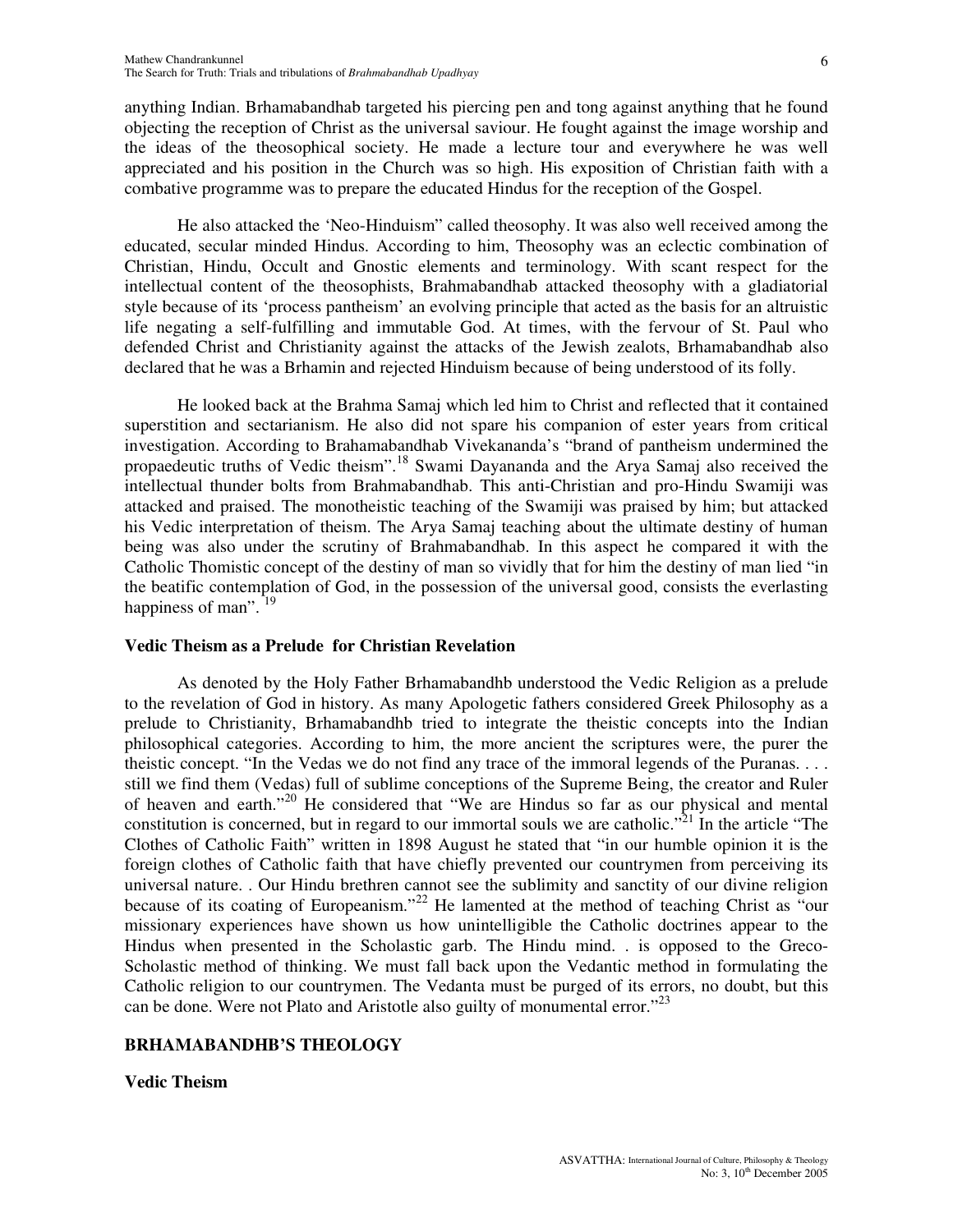Through the four articles published in the first issue of *Sophia* Brahmabandhab argued that the human nature is naturally inclined to monotheistic concept of God, the moral character of human person and the law of retribution according to ones merit or demerit.<sup>24</sup> According to Brahmabandhab, though polytheistic and naturalistic aberrations are in the Vedas, pure monotheistic orientations are also clearly exposed. "Even if physiolatry in the Vedas cannot be explained away, still we find them full of sublime conceptions of the Supreme Being, the creator of heaven and earth. . Hindus must become theists before they can . . adopt the means appointed by God (catholic faith) to raise man above his created nature to the rank of being heir  $\frac{.25}{.25}$ . Taking example from the Rigvedic Hymn "*Kyom*" (10.121)he elucidates this point. Each mantra of this hymn ends with the question, Who is that Deva (God) whom we should worship with oblation? Basing on some ancient (13<sup>th</sup> century commentator Durga) Brahmabandhab explains that Hiranyagarbha – golden germ as "begotten of wisdom". Even Christians, along with the ancient Rishi's, according to him, can chant the mantra because Kyom refers to the word of God is pervading everywhere. Quoting Psalm 2.7 – The Lord said to me, 'thou art my son, this day I have begotten thee" and John 1.1-3 argues that the allusion in the Rigveda is to Christ. Moreover, another striking allusion in the hymn is the sacrificing of the only begotten. So he argued that there was sublime conception of one supreme being, referring to the Christian conception of the divine sonship and the sacrifice of the only begotten. He also discovered Vedic reference to the human sinfulness and divine forgiveness in 7.86.3-5 and 1.25. Thus as ardent Christian and true Indian, Brahmabandhab could relate his faith with the ancient traditions of his culture and religion.

## **Vedantic Theism**

In a systematic study on the comparison between the Christian faith and Vedanta, Brahmabandhab elucidates that there are many similarities between the principal doctrines of Christianity and Vedanta and Christianity could be interpreted in terms of Vedantic categories. "In representing the Vedantic doctrines we shall take the great Sankara as our guide and authority."<sup>26</sup> However, according to him *Sankara* has to be interpreted with the aid of post-*Sankarite* traditions, namely *Panchadasi <sup>27</sup>* and *Yoga*-*vasistha*. "Our humble opinion that religious scriptures cannot be understood without the help of traditions. The Upanishds without the interpretation of *Vysa* and *Sankara* are a mere jumble of mystic statements and *Sankara* without *Yogavasistha* and Panchadasi is almost unintelligible."<sup>28</sup>

# *Creation –Out of Superabundance*

From the Upanishads, Brahamabandhab took the concept of creation as the overflow from superabundance.<sup>29</sup> From the Aitereya Up 1.1.1 "in the beginning, the Self, indeed, was this; nothing else whatsoever blinked. He thought, Let me produce worlds". He interprets this passage as real reference to the one eternal God, the creative and intelligent cause of all beings in whom the world existed ideally. The Platonic concepts that were so methodically integrated into the Christian faith by St. Augustine was vividly expressed in Brahmabandhab's interpretation.

# *Trinity as Sat-cit-ananda*

The nature of Prabrahman – Supreme Being, His relation with the finite beings, the destiny of human person, sin and salvation are interpreted in Vedantic terms by Brahmabandhab.<sup>30</sup> Moreover he identifies the concept of *Satcitananda*, of classical Vedanta as a description of the ultimate reality corresponding to the Catholic teaching in terms of scholasticism. Sat as Positive Being, Cit as intelligence and Ananda as bliss refers to God as Positive Being, eternal, one, intelligent and supreme bliss. So he indentifies Parabrahman as sat-cit-ananda.<sup>31</sup> Brhamabandhab's mentor Kesab Candra Sen expressed the Absolute Being or the Trinity, as sat-cit-ananda almost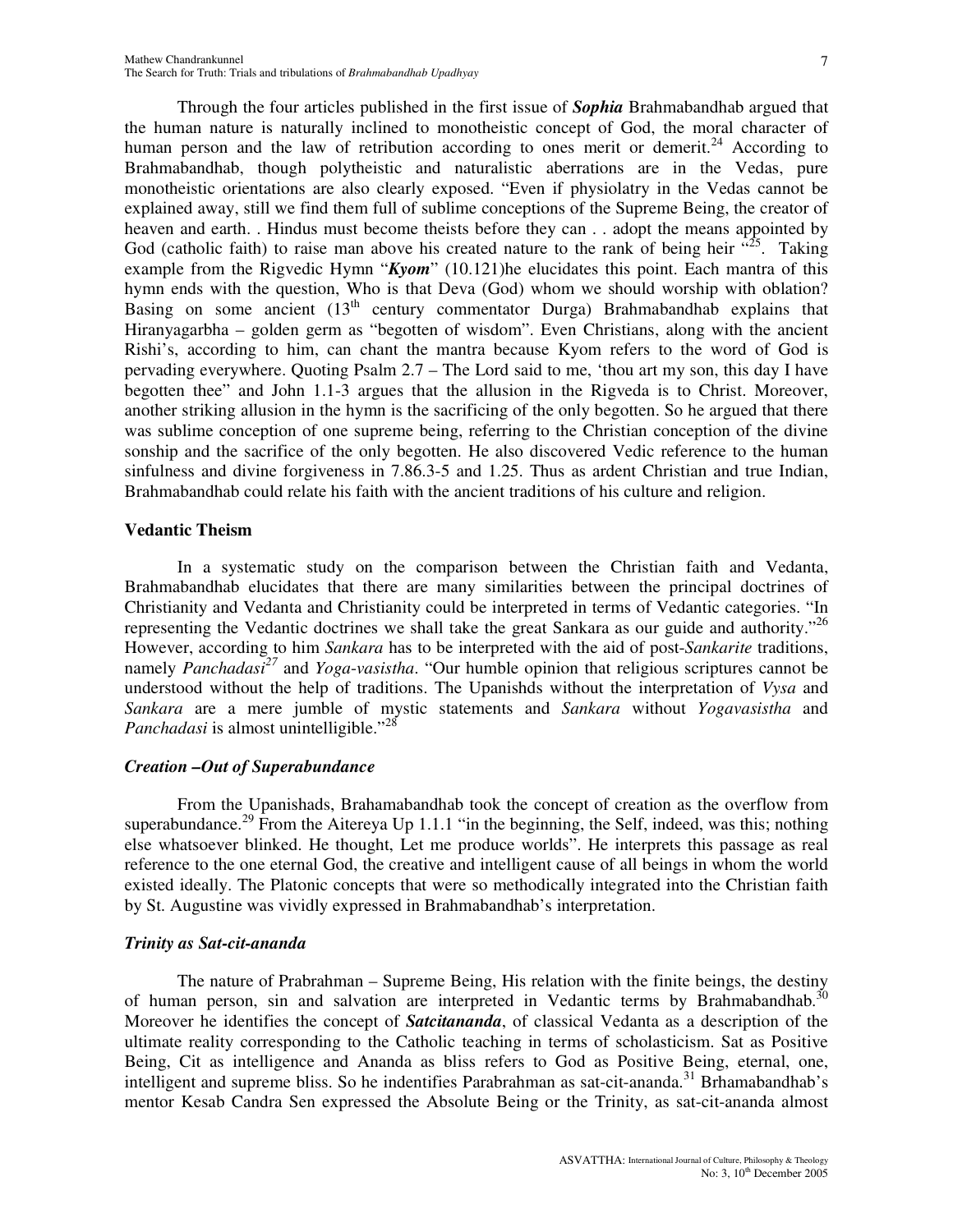sixteen years before him. However, he is the one who identified and showed that the Christian belief of the Trinity and Satcitanand are identical. That is his greatest contribution.

Brahmabandhab explains that Prabrahman means the necessary being, being whose nature is to exist in and for itself. Such being must be immutable, one, eternal, infinite, conscious, blissful and the first cause. Moreover, he identified the sat with Father, cit as son and ananda with the Holy Spirit or Force, Wisdom, Holiness or The True, Good and Beautiful relating the Indian categories to the scholastic categories. He also explained that the Parabrahaman as the plenitude of Being. He further elaborates the nature of God in terms of sat-cit-ananda and Parabrahaman. Moreover he expressed that Jesus Christ as the further clarification and affirmation of God as Sat-cit-ananda. Since the Vedantins could not explain the inner life of God and that could not be solved by human reason. He brought up the cause of this failure as the limitation of human reason and thundered that only the revelation of Jesus Christ completes and culminates the revelation.<sup>32</sup>

## *Maya – Doctrine of Creation*.

According to Brahmabandhab Maya in Vedanta could be explained as St. Thomas *creatio passiva* or passive creation or existential dependence, the divine power that creates multiplicity, illusion, abundance etc 33 .*Maya* concept was introduced by *Vyasa* and *Sankara* to refute the Buddhist school which denied the objectivity of the world and held that this world is a passing dream. Brahmabandhab quotes from *Sankara* to eradicate the wrong notion of *Maya* as illusion. *Brahama Sutra Bhasya* 2.2.28, 29 affirmed the objectivity of the world. <sup>34</sup> Creation is a derived being, receiving its existence from the Parabrahman. According to him, Maya expressed a much more rich meaning that the Thomistic equivalent – *cratio passiva*. He elucidates that creation has three explicit factors, namely, there is no necessity on God's part to create, the coming into being of the objects with the implication that they are created out of nothingness, the finite perfections are contained in the infinite in a pre-eminent way. "Now the term creation expressed only the second significance, while maya conveys all the three."<sup>35</sup> He quotes from St. Thomas while elucidating these concepts. Brhamabandhab de-feminized and firmly subordinated the concepts such as *prakriti*, *maya* and *sakti* to accommodate them with catholic categories.

## *Christology*

Holy Father in his exhortation and encyclical stressed to develop a meaningful Christology when the faith is encountering new cultures. Due to the intensity of his love towards Christ, Brahmabandhab created a full-fledged Christology integrating the divine and human nature of Jesus the Christ. Jesus who is both God and human is expressed as Nara-hari, man-God. Christ is also interpreted as *cit*, Wisdom and Logos.

So the Western scholars' much popularised world denying life negating interpretation of Hinduism is transformed into a creative interpretation of Christianity. His life world of Sanskrit and Hindu rituals helped him to perceive the deeper meaning of the Indian categories and his intense desire to link them with the Christian categories is really commendable. Felix Wilfred, one of the prominent theologians of India states that "Indian theology of today is very much indebted to Upadhyaya. In spite of the many limitations imposed by his time and the circumstances of his conflict-ridden personal history, Upadyaya stands out as an original, creative thinker in the history of Indian theology. . .. he gave shape to a new way of thinking for Indian Christians'. <sup>36</sup>

## *Meaningful Hymns*

In India the Hindu religion is propagated not because of the strength of its philosophy; but the celebrative life of great saints like Sankara, Ramanuja, Alwars, Meerabhai, Ramdas, Tukkaram etc. They popularised the religion by their enchanting and rhythmic songs and meaningful lyrics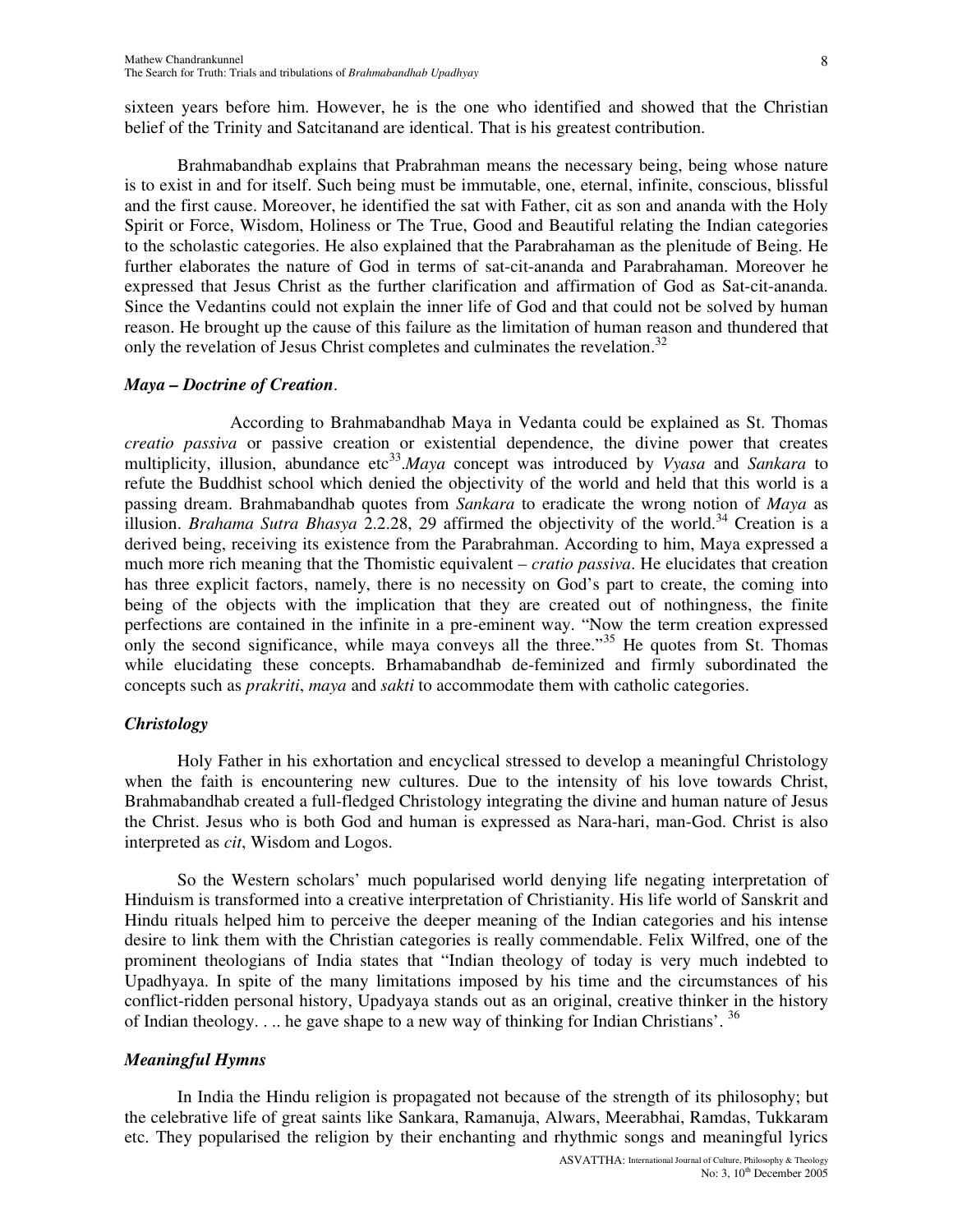and lived like a Bhikshu. All of them are considered as saints and the stories and the songs have an infectious appeal on the people; these songs were in the lips of the common people and they hummed the tune wherever they went and whatever they did. Brahmabandhab understood this ethos of India and wanted to turn himself to such a saint singing the melodies of the Lord and living like a mendicant. He and his followers chanted the songs on the streets of Kalkotta like Caitanaya and wrote beautiful and meaningful songs about the Trinity and Mary. For unfolding the Christian revelation, he wanted to use the expressions emerged out of the religious consciousness of India. The style and the language are typical of the spiritual song-traditions of India. To the Hindu ears they are no alien; but nectar because the lyrics are pregnant with deep theology and philosophy.

## *Song in Praise of Saccitananda*

I adore thee O, Saccidananda Highest goal Scorned by the worldly Yearned for by the saintly Thou art the Supreme, the Etrenal, the one beyond all Fullness undivided, Distant yet near Holy in thy treble bond, All consciousness yet unbound The Mystery Father, Unborn source of life, Supreme Lord Unsown Seed of the tree of Existence Maker of all, wise creator Our Shepherd Word eternal, yet unheard Begotte, yet Person unexcelled Image of the father, subsisting Thought Our good Saviour Proceeding from the union of Sat and cit Gracious spirit, pure Ananda Sanctifier, Inspirer, revealing the Word Our Life-giver *Hymn to the Word Incarnate – Nara- Hari*

Victory to you, Lord, the God-man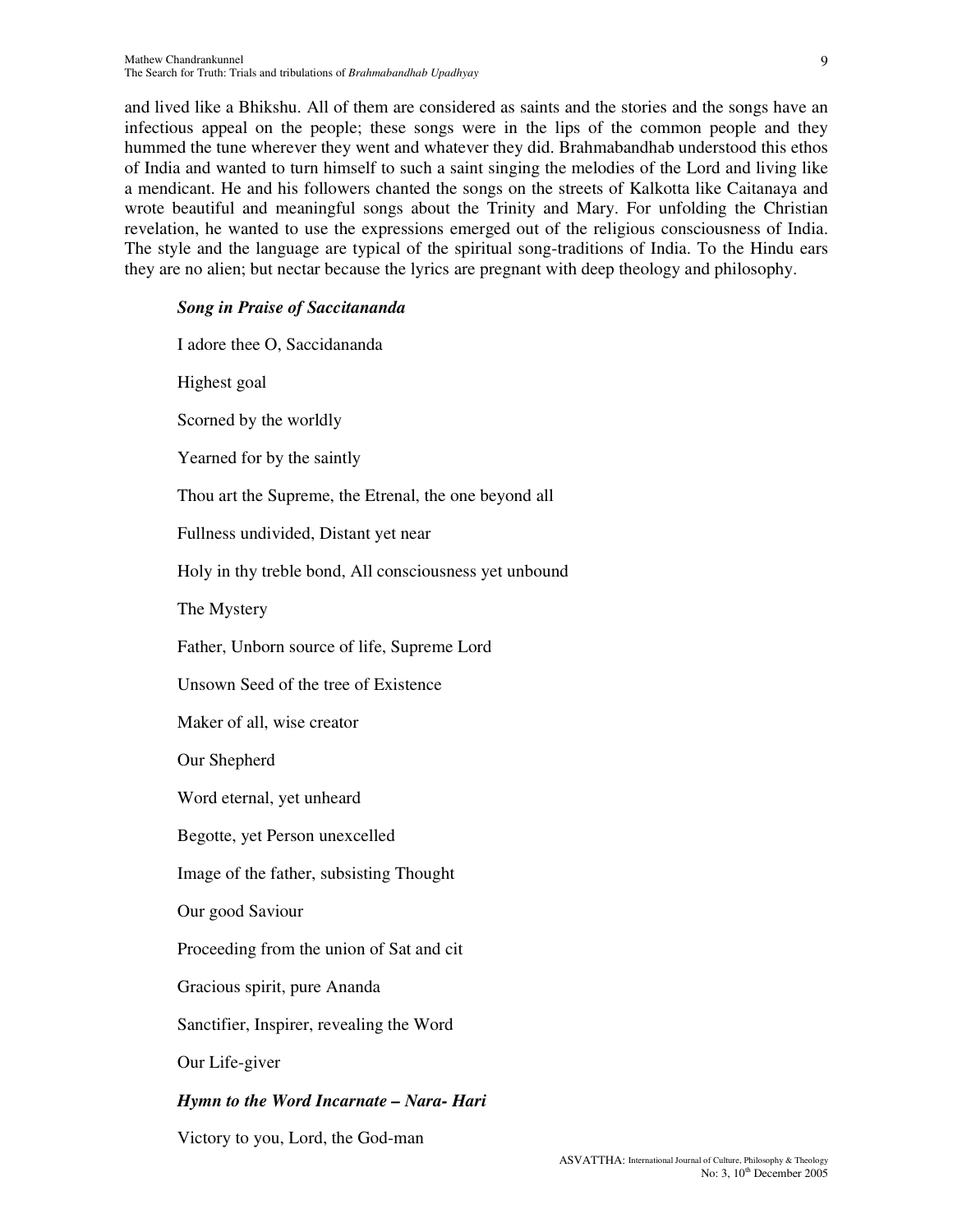Flowering of the eternal Wisdom

The reflection of Brhaman

With beauty far-transcending

Victory to you, Lord, the God-man Child of the fair Virgin Yet Ruler of the Universe, with your qualities enchanting, yet beyond qualities Victory to you, Lord, the God-man Radiant gem in the assembly of the learned The vanquisher of temptation, The Chastier of the evil one! Victory to you, Lord the God-man The Destroyer of all infirmities, Love in brotherly service, Sanctifying the marvellous works! Victory to you, Lord the God-man Lifting yourself up in self-offering, The sacrifice of your life Destroying the poison of our sin! Victory to You, Lord, the God-man Beloved, gentle, the joy of our heart, Ointment of delight to our eyes, Victorious Crusher of cruel death. *Hail Mary* Hail Mary, full of grace, illumined by the Lord And blessed among women

Blessed is Jesus born of your womb.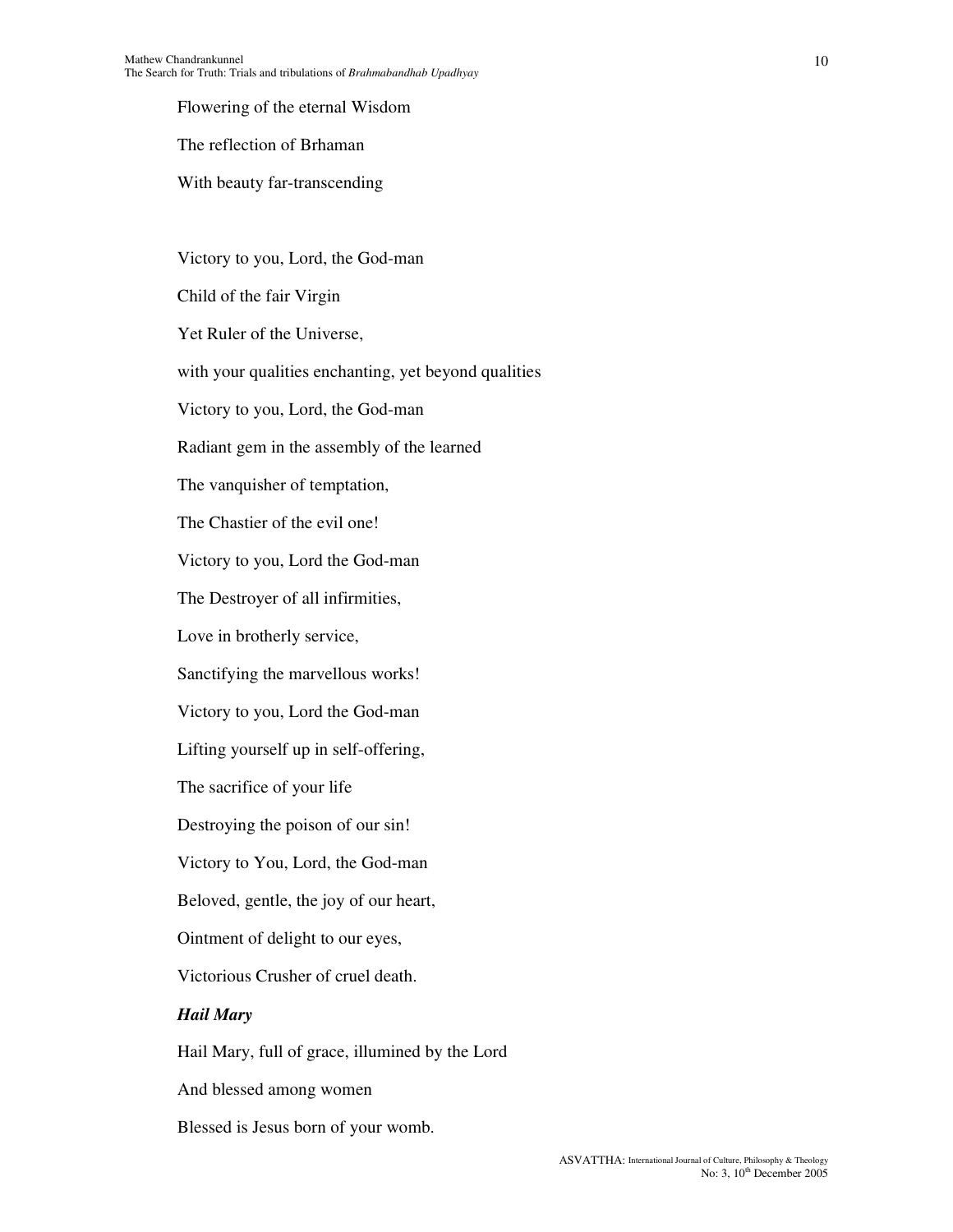Make of us an offering and save us sinners, now and at the end-time, Amen.

## *Way of Life:- Bhikshu: Vision of a Christian Ashram*

In India a spiritual person is always determined by his way of life and the outward expressions. When people thirst for spirituality, they go to meet a Swami and to have his darsan. More than listening to him, it is through the vision of the spiritual person. Hinduism thrives through such saints through out the centuries; Thukaram, Meera Bhai, Alwars, Hari Katha speakers, Sri Sri Ravi Sankar, Mata Amrutanadamayi etc. The Indian Christianity has fewer expressions like these powerful witnesses and has more verbosity with concrete fortifications and mansions. The spiritual men and women live in Ashrams and not in concrete fortifications. Brahamabandhab understood this underpinning philosophy and hence as soon as he converted to Catholicism, he changed his name, assumed a new name and tried to start an ashram. <sup>37</sup> However, he was wholly misunderstood and blocked from all such innovative but true Indian way of living. Even today many did not understand the value of living as a Bhiksu. As an example, Swami Isanad was living as a Bhiksu for all most 25 years and developed a beautiful ashram in Raipur in the sate of Chattisghat. However, so unfortunate to say that the local ordinary asked him to be a parish priest and snatched his ashram. Since Swami Isanad could not digest this folly, moved to Nagapur developed another ashram with the support of Archbishop of Nagapur Abraham Viruthukulangara.

## **Trials and tribulation**

In order to propagate the Christian message and to develop an Indian Christian Philosphy, he started a magazine named *Sophia* that lasted for almost five years and many articles were written by Brhamabandhab. There were also many Jesuit intellectuals who contributed articles to the magazine. The readers were not only Christians but also educated Hindus. Later this philosophical magazine became a weekly and had high reputation. Soon the ecclesiastical authorities prohibited Catholics from reading it. In the beginning the Bombay Catholic Examiner supported the magazine and made the following comment taken from the Ceylone Messenger "that excellent journal, *Sophia* edited by a Brahmin convert .. shows . . admirable grasp of Catholic philosophy and theology . . It deserves to be ranked among the best philosophical magazines of the day". Several Archbishops and bishops gave financial assistance as well as moral support to the magazine. Though Brahmabandhab claimed that there was no political objective, the magazine had the aim of purging the Hindu community of moral and religious errors and to establish rational theism keeping with the Catholic teaching.<sup>38</sup> Brahmabandhab sharply criticised the European in ability in discovering the true spirit of India. According to him when they preached about poverty, the people of India could not understand it because their life contradicted their message. A life with boots, trousers and hats, with spoon and fork, meat and wine were incompatible with the supernatural virtue of poverty. "These are objects of luxury to the Hindu".<sup>39</sup> For him, poverty should be practised like De Nobili, "in Hindu clothing, poverty synonymous with abstinence from meat and drink, living as mendicants in humble dwellings." Such sharp criticisms and the introduction of Vedic theism and Vedantic theism and the attack on the Graeco-thomistic method of thinking began to ring alarm bells in the ecclesiastical circles. On  $12<sup>th</sup>$  June 1898 Archbishop Theodore Dalhoff S.J of Bombay wrote to Mon. Ladislaus Michael Zaleski, the Apostolic delegate to India, and the highest ecclesiastical authority in India drawing his attention on the projects of Brhamabandhab and requesting his advice on handling him. The Archbishop wanted to know the mind of the Papal delegate on the much publicised actions and writings of Brahmabandhab. Mon. Zaleski was very negative to the innovative methods of Brhamabandhab and wrongly thought that christianising meant Europeanising. Carlos Merces de Melo in his doctoral dissertation at the Gregorian University, Rome on the theme "*The Recruitment and Formation of the Native Clergy*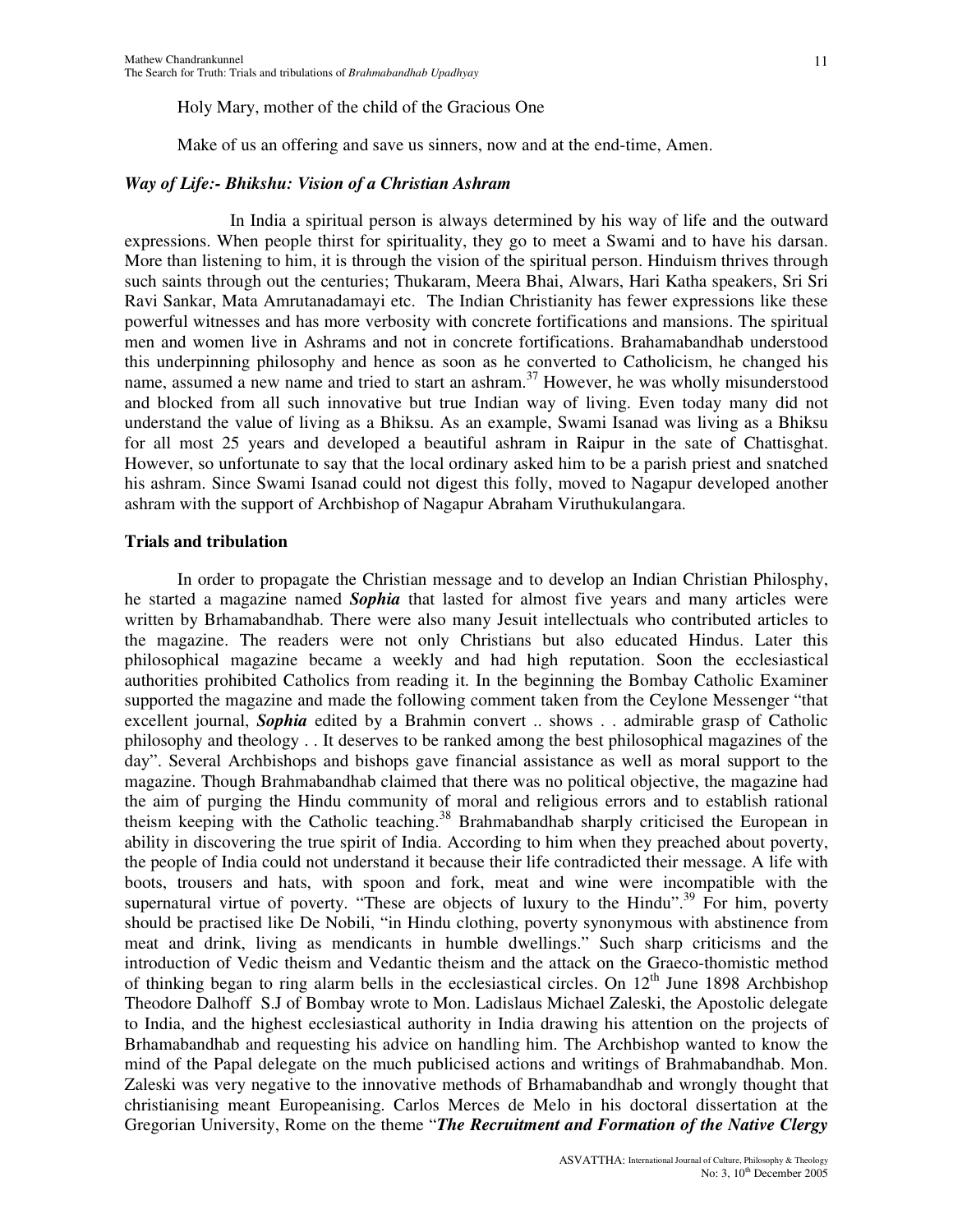*in India (16th –19th century): An Historico-Canonical Study*" observed that "Zaleski had kept much of the self-assurance of a medieval autocrat. Rather a ruler than a diplomat or a theologian, he would easily consider views different from his own as heresies and any criticism of ecclesiastical authority as schism . . he was .. entirely out of touch with India's mind and thought."<sup>40</sup> Because of the reprimanding letter, the philosophico-theological magazine *Sophia* was closed down. The Archbishop of Madras prohibited Catholics from reading *Sophia* because of the direct intervention of Mgr. Zaleski. In the letter to the Archbishop of Madras which was cited in the *Bombay catholic Examiner*, stated that the author – Brhamabandhab – "has but an imperfect knowledge of Christian philosophy and theology . . Your grace will easily understand the danger of . . the Christian creed itself being misrepresented when it is done by unqualified persons, and more so, when writers who are not Catholics, treat these questions *ex professio* and presume to supply a new garb to the religion of Christ."<sup>41</sup> Mgr. Zaleski left nothing to chance and on October 27, 1900 officially declared that no catholic should subscribe to the magazine. Brhamabandhab asked for an ecclesiastical censor which was also flatly refused by Mgr. Zaleski fearing that the censor might support Brahmabandhab. The matter was reported to Rome by Mgr. Zaleski and the Congregation for the Propagation of Faith supported his stance. Thus not only the magazine was closed down, another idea of starting an Indian Christian Ashram was also blocked by Mgr. Zaleski. Though the bishop of Nagapur, Mgr Charles Pelvat appeared to be positive towards the Ashram life, the displeasure of Mgr. Zaleski outweighed the granting and the starting of Ashram life. Brhamabandhab mooted the idea of starting another magazine named *The Twentieth Century*. The first issue came out on 31 January 1901 with Brhamabandhb as one of its editors. Two years later Mgr. Zaleski banned the magazine stating that "all catholics residing in the limits of our Delegation (British India) are forbidden to read, to subscribe to, and to have any connection with the above said monthly review, *The Twentieth Century*."<sup>42</sup>. As last resort, Brhamabandhab made a journey to Europe and went to Rome to meet the Holy Father and to appraise him of his ideas and intentions. He met the Pope's Chamberlain with great difficulty, but was unable to meet the Pope. He wrote back  $43$ 

as soon as I got down from the train I kissed the soil of Rome .. I prayed at the tomb of St. peter, the Rock, the Holder of the Keys, for India, for you all, . While kneeling down at the tomb of St. Peter, I thought of the Holy Father, the living St. Peter. Oh! How I longed to kneel at his feet and plead for India. I was shown from a distance the window of his apartments. I was tempted to procure an interview . . but I restrained my desire for I felt that the time had not yet come . . I am walking the streets of Rome, free and easy, full of fire for our Holy Faith

As man fired with the Christian faith, a Christian who wanted to bring the whole of India to Christ, became disillusioned, became provocative and fell into nationalist politics because of his agenda for Christianising India was utterly rejected and punished. He jumped into the freedom struggle and started another political newspaper, named *The Sandhya*. The first issue came out in December 1904 and it became very popular. The British Government divided Bengal and *Sandhya* protested and this incident intensified Brhamabandhab's reactions against the foreign rule. He organised meetings and conferences and also brought out another Bengali weekly *Svaraj*. Though he had a very busy schedule, he was ready at the *Sandhya* office at 5.30 A.M every morning. On August 7, August 30, 1907 *Sandhya's* office was searched and the office manager was arrested and summons were given to Brhamabandhab. On September 3 he was arrested and the trial began on September 23. During the trial he neither wore his saffron clothes nor his wooden cross. He wore his sacred thread once again and when asked in the court to which religion he belonged, he said nothing. Though he had severe pain in the stomach, he did not ask for a chair. The trial continued till October 21 and he could not stand any more and was admitted in the Campbell Hospital – now Nilratan Sircar Hospital – and was operated for hernia. During intense pain he used to call "O, Thakur" meaning Christ. But on Sunday,  $27<sup>th</sup>$  October 1907, at 8.30 a.m he died neither as a Christian nor as a Hindu. Since there was no proof that he died as a Catholic, his body was not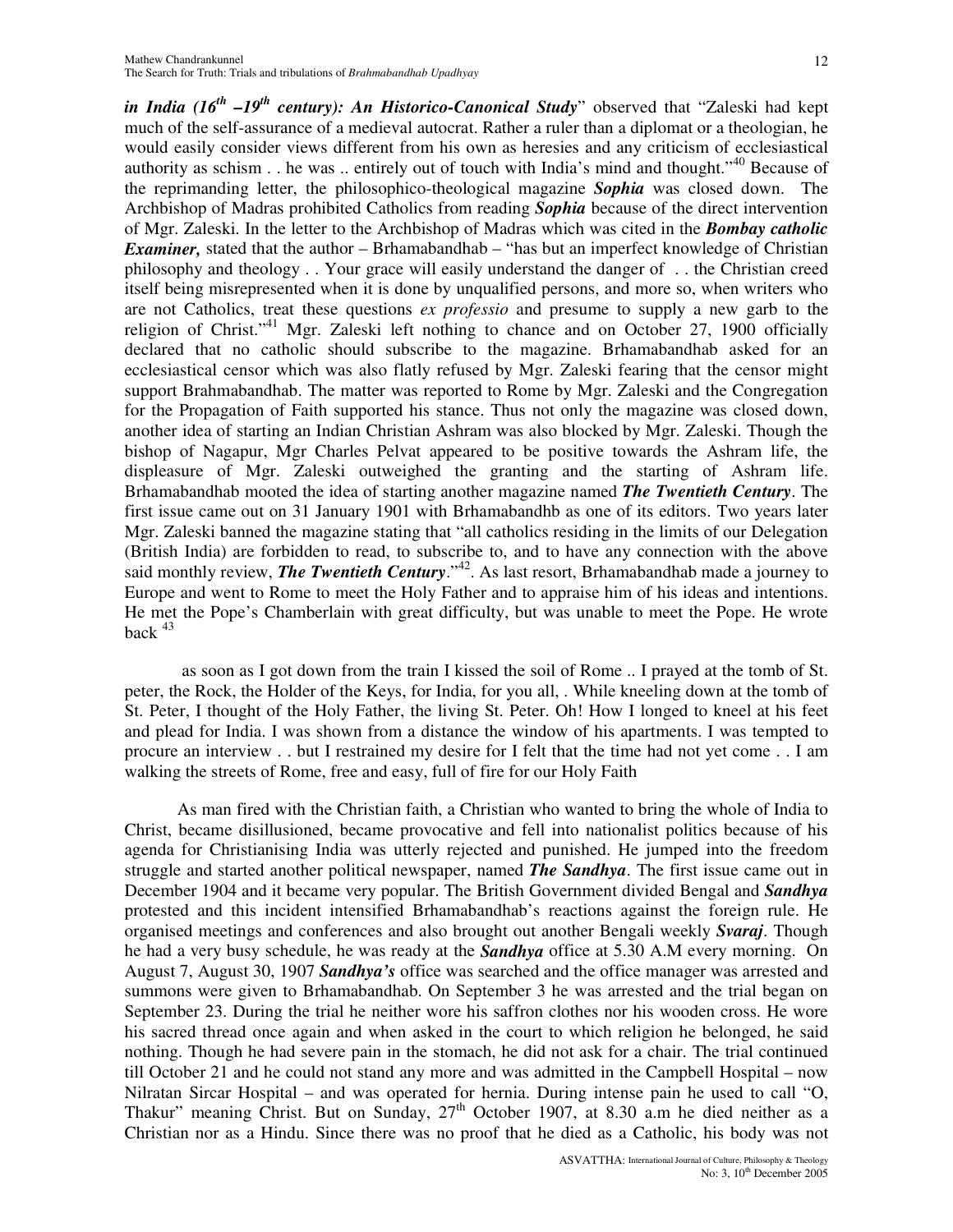given for a Christian burial by his Hindu followers and friends when the Jesuit Parish Priest and his friend and follower Animannda claimed his body. He was cremated at 4 p.m amidst a huge gathering and he turned into ashes like many of his ambitions. Thus, his spiritual odyssey was controversial through out his life and it did not spare him, even at death. His contributions and methodology are to be reassessed in the new cross-cultural pluralistic religious understanding. As Lipner concluded he is a prophet for today when India and Indian Christians are accused as foreigners and passing through a crisis."As India and the world look to the future through the turbulent past of its nationalist history and post-independence years, may Brhamabandhab Upadhyay 'friend of God' and 'teacher'of the people, stand out as a salient marker-religiously, socially and politically  $-$  of battles still to be fought and victories yet to be won".  $44$  He was like the seed that decayed, sprouted and waiting to bear fruit.

#### **Conclusion**

The life and theology of Brhamabandhab was thus a real search for truth and to express this truth in a true Christian perspective, not alien to his culture so that the whole of India could be gained for Christ. He was a man of conviction, commitment, extreme brilliance, dynamism and above all devoted to Christ. Though like Peter, at the end of his life, due to the extreme amount of problems heaped upon him due to authoritarianism and misunderstanding by the Church leaders, he drifted away from the official Christianity. However I strongly believe that he could not negate his conviction of the truth for which he had worked hard through out his life. He is standing as beacon in the horizon of Indian Christianity, showing the path in understanding and expressing Christ in indigenous ways. Let the truth make him and all of us free.

<sup>11</sup> Lipner. P. 84.

- 13 Lipner, p. 104.
- <sup>14</sup> Lipner. P. 116.
- <sup>15</sup> Lipner. P. 116&117.
- $16$  Lipner 125.

 1 Joseph Cardinal Ratzinger, Truth and Tolerance:Christian Belief and World Religions, trans. Henry Taylor, Ignatius Press, San Francisco, 2003.

 $^{2}$  Ratzinger, p. 35. Emphasis is added by the author.

<sup>3</sup> Ratzinger, p. 38. Emphasis is added by the author.

<sup>4</sup> C. Fonseca S.J. "A Prophet Disowned" in *Vidyajyoti*, vol.XLIV 1980. G. Gispert-Sauch. "The Sanskrit Hymns of Brahmabandhav Upadhyay" in *Religion and Society*, 19, 1972.

<sup>5</sup> Rabindranath Tagore, Car Adhydy. Bisvabharati Granthalay, Santiniketan, 1934 cited in Julius J. Lipner.

Brahmabandhab Upadhyay, Oxford University Press, Chennai, 1999. P. xv.

<sup>&</sup>lt;sup>6</sup> C. Fonseca, " <sup>"</sup> in Vidyajyoti: Journal of Theological Reflection, April, 1980. p

<sup>&</sup>lt;sup>7</sup> Fr. Alfons Vaeth S.J. Sadhu Sunder Sing, ein Aposteldes Ostens und Westens, 1928. Pp. 10-11, Cited in Lipner, "Upadhyaya's life work . . . was ruined by the opposition of the Roman Hierarchy. Narrow minded fanatics not only condemned his ideas, but even forbade him to exercise any religious and theological activity. .

<sup>8</sup> Lipner. P. 59.

 $<sup>9</sup>$  Lipner. P. 78.</sup>

<sup>10</sup> Lipner. P. 80.

<sup>12</sup> Lipner. P. 85.

<sup>&</sup>lt;sup>17</sup> Lipner. P. 124.

<sup>18</sup> Lipner. p. 169.

<sup>19</sup> Lipner. p. 175.

<sup>20</sup> Lipner. p. 181.

 $21$  Llipner. P. 209.

 $22$  Lipner. p. 211.

<sup>23</sup> Lipner. p. 212.

<sup>&</sup>lt;sup>24</sup> Lipner p. 179.

<sup>&</sup>lt;sup>25</sup> Sophia, February, 1896.

<sup>&</sup>lt;sup>26</sup> "An exposition of Catholic Belief as compared with the Vedanta." Sophia, Jan 1898.

<sup>&</sup>lt;sup>27</sup> Gispert. Pp. 326-335.

<sup>28</sup> Sophia, September, 1900.